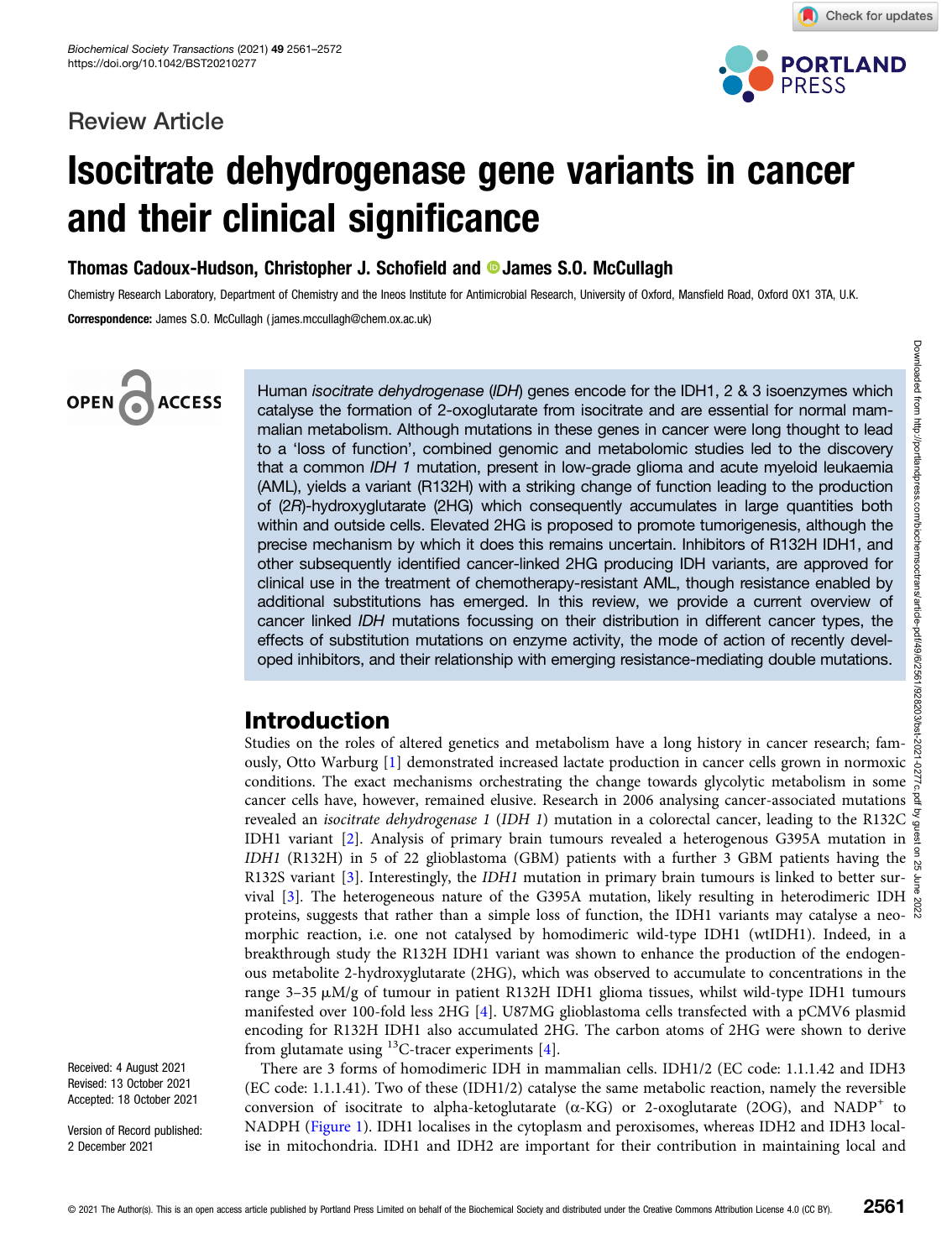<span id="page-1-0"></span>



#### Figure 1. Reactions catalysed by wild-type IDH and the gain of function IDH1/2 variants.

Note, IDH1 and IDH2 catalyse the reversible NADP<sup>+</sup> dependent production of 2OG and CO<sub>2</sub>, whereas IDH3 employs NAD<sup>+</sup> in an apparently irreversible reaction. No evidence for reversibility of IDH1/2 variant-catalysed production of 2HG has been reported.

> cellular NADPH levels and the cellular redox balance. IDH3 also converts isocitrate to 2OG in conjunction with conversion of  $NAD^+$  to NADH. The IDH3 reaction is an essential and a rate-limiting step in the mitochondrial tricarboxylic acid (TCA) cycle (Figure 2). The IDH1/2, but not IDH3, reactions are reversible, with the direction apparently being determined by substrate/product concentrations [\[5](#page-7-0)].

> Although the IDH enzymes have long been studied, aspects of their regulation are poorly understood. For example, there is evidence that wtIDH1 binds mRNA in embryonic stem cells (ESC), in particular guanine/ adenine (GA) and adenine/uracil (AU) rich single-stranded mRNA, but not double-stranded RNA or DNA [\[6](#page-7-0)].



#### Figure 2. Normal functions of IDH1, IDH2 and IDH3 (green boxes) and 2HG production by variant IDH1/2 (orange boxes).

IDH1 is localised in the cytosol and peroxisome; IDH2 and IDH3 localise to the mitochondrial matrix. IDH1/2 reversibly oxidise isocitrate to 2OG and CO<sub>2</sub>, producing NADPH. IDH3 is part of the TCA cycle and oxidises isocitrate to 2OG, producing NADH. Normal functions of IDH1, IDH2 and IDH3 (green boxes). Substrates and reaction products of normal IDH function (blue boxes). 2HG production by variant IDH1/2 (orange boxes). Solid arrows denote direct reactions, dashed arrows denote 'promiscuous' pathways. Note, (2R)-HG is biosynthesised by the metabolism of 5-hydroxy-(2S)-lysine, by the hydroxy acid oxoacid trans-hydrogenase (HOT) and phosphoglycerate dehydrogenase (PHGDH) (yellow boxes). (2S)-HG is biosynthesised by reactions catalysed by mitochondrial malate dehydrogenase 1 and 2 (MDH1/2) and lactate dehydrogenase A (LDHA). (R)-2HG and (S)-2HG are oxidised to 2OG by (R)-2HG and (S)-2HG dehydrogenases ((R)- or (S)-2-HGDH) (green) in reactions where an acceptor (R) is reduced (RH<sub>2</sub>). Abbreviations: 2OG (2-oxoglutarate), citrate transport protein (CTP), AlkB homologues (AlkBHs).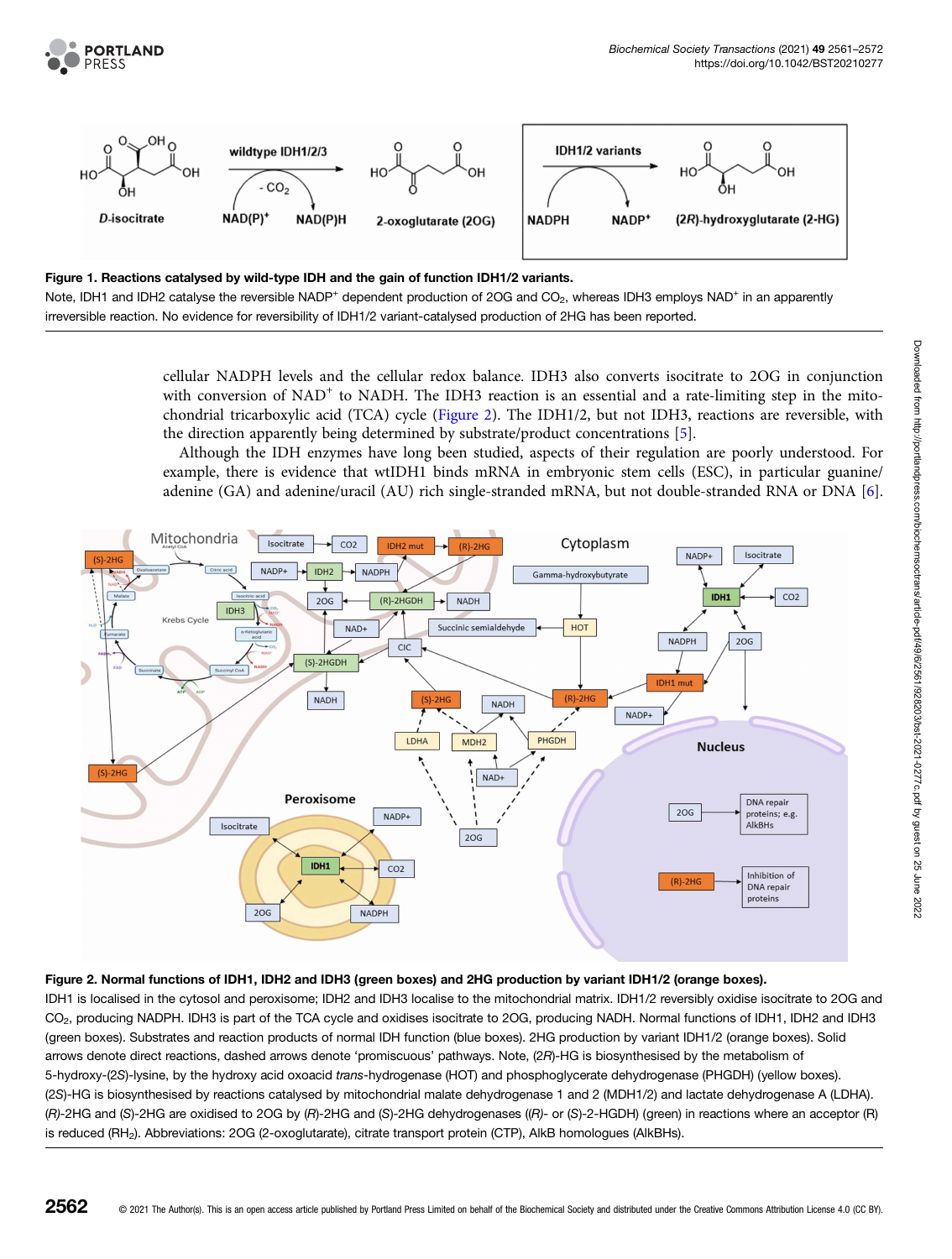

A significant decrease in RNA binding is reported for the R132H IDH1 variant. The function of RNA binding to IDH1 is unknown, and may be involved in IDH1 regulation.

The IDH isoenzymes all catalyse the production of 2OG, which can also be obtained from the diet and transported into cells [\[7,8](#page-7-0)]. IDH1/2 catalysed reductive carboxylation can also occur leading to the formation of isocitrate and subsequently citrate from 2OG, a process which links 2OG with lipid metabolism via isocitrate production [\[9](#page-7-0)].

2OG is involved in a variety of metabolic processes, including the biosynthesis of amino acids and as a co-substrate for the large family of 2OG/Fe (II)-dependent dioxygenases, of which there are 60–70 in humans. The 2OG dioxygenases have diverse roles that include collagen biosynthesis, lipid metabolism, transcription, DNA repair, and hypoxia signalling [\[10](#page-7-0)–[12](#page-7-0)]. It has been proposed that elevated 2HG levels in IDH mutantbearing cells leads to inhibition of 2OG oxygenases involved in chromatin modification in accordance with a role for elevated 2HG in tumorigenesis [[13](#page-7-0)]. It is also possible that non-enzymatic or promiscuous oxidation of 2HG to 2OG may occur with an apparently paradoxical increase in activity of some dioxygenases [\[14](#page-7-0)].

2HG is produced at low levels in normal (wtIDH) mammalian cells under physiological conditions by a number of enzymes ([Figure 2](#page-1-0)), at least in some cases by apparently 'promiscuous' activities [\[15\]](#page-7-0). Such enzymes include phosphoglycerate dehydrogenase [[16](#page-7-0)] and hydroxyacid-oxoacid transferase (HOT), both part of γ-hydroxybutyrate metabolism [\[17](#page-7-0)], which can produce (2R)-HG. The promiscuous reactions of lactate dehydrogenase (LD), pyruvate dehydrogenase (PD) and fumarate hydratase (FH), produce (2S)-HG [\[18\]](#page-7-0) under acidic conditions, which is often observed in tumour and stem cells [\[19\]](#page-7-0).

Under normal cellular conditions, cytoplasmic 2HG levels are kept low by the citrate transporter protein (CTP or CIC), which is encoded for by the SLC25A1 gene, and which transports (2R)-and (2S)-2HG into mitochondria, where (2R) and (2S) enantio-selective NAD<sup>+</sup>- dependent 2-hydroxyglutarate dehydrogenases (2-HGDH) convert them into 2OG [[20\]](#page-7-0). Inborn errors of metabolism arising from mutations to the genes for either of the 2-HGDH isoenzymes or CTP, can lead to accumulation of either 2HG enantiomer resulting in 2-hydroxyglutarate aciduria, with a possible increase in tumour progression [[21](#page-7-0)] with associated poor patient outcomes.[[22](#page-8-0)] Mosaic IDH mutations are characteristic of Ollier and Mafucci syndrome, which manifests raised tissue 2HG and osteoid tumours, and of specific IDH mutations, which are associated with increased risk of glioma formation [\[23](#page-8-0)].

Most mutations, occurring via non-synonymous single nucleotide polymorphism (NS-SNP) and other nucleotide derangements, resulting in protein variants associated with cancer, are believed to result in a 'loss of function' (LOF; hyper- or hypo-morphic) [\[24\]](#page-8-0). In the case of metabolic enzymes, loss of function is normally manifest in a failure of catalysis, e.g. to produce a specific metabolite often leading to accumulation of precursors. 'Gain of function' (GOF) mutations can lead to the relevant enzyme producing an alternative metabolite; in most cases, GOF is likely more difficult to identify than LOF, but the available evidence is that GOF is much rarer than LOF. IDH mutations have therefore attracted considerable interest because of the clear consequential GOF with the implication that the novel production and accumulation of 2HG supports tumorigenesis. The precise mechanism(s) by which elevated 2HG promotes cancer emergence and progression remain unclear. The study of elevated 2HG on cancer cell function has been extensive, for example investigation of gene expression/genomics [[25](#page-8-0)], DNA repair [\[26\]](#page-8-0), epigenetics [[13](#page-7-0)], lipidomics [\[27\]](#page-8-0), and small-molecule metabolism [\[28\]](#page-8-0).

The canonical IDH1  $\&$  2 mutations (e.g. resulting in IDH1R132 and IDH2R172) are found close to intron/ exon interfaces (Table 1), which typically have been found to have a lower incidence of mutation when compared with more central exon components [\[29\]](#page-8-0).

| Table 1 Chromosomal locations of Human IDH1&2, with common codon changes, exon, and proximity |  |
|-----------------------------------------------------------------------------------------------|--|
| to the intron/exon boundary                                                                   |  |

|                                                                                           | <b>IDH1 R100</b> | <b>IDH1 R132</b> | <b>IDH2 R140</b>   | <b>IDH2 R172</b> |  |
|-------------------------------------------------------------------------------------------|------------------|------------------|--------------------|------------------|--|
| Codon                                                                                     | <b>CGG</b>       | CGT              | No data available? | AGG              |  |
| Chromosome                                                                                | 2q34             | 2q34             | 15q26.1            | 15g26.1          |  |
| Exon                                                                                      | 4                | 4                | 4                  | 4                |  |
| Exon/Intron interface                                                                     | No.              | Yes              | Yes                | Yes              |  |
| SNP reference NCBI gene                                                                   | rs276606870      | rs121913500      | Rs121913502        | rs121913503      |  |
| SNP, single nucleotide polymorphism; NCBI, National Center for Biotechnology Information. |                  |                  |                    |                  |  |

© 2021 The Author(s). This is an open access article published by Portland Press Limited on behalf of the Biochemical Society and distributed under the [Creative Commons Attribution License 4.0 \(CC BY\).](https://creativecommons.org/licenses/by/4.0/) 2563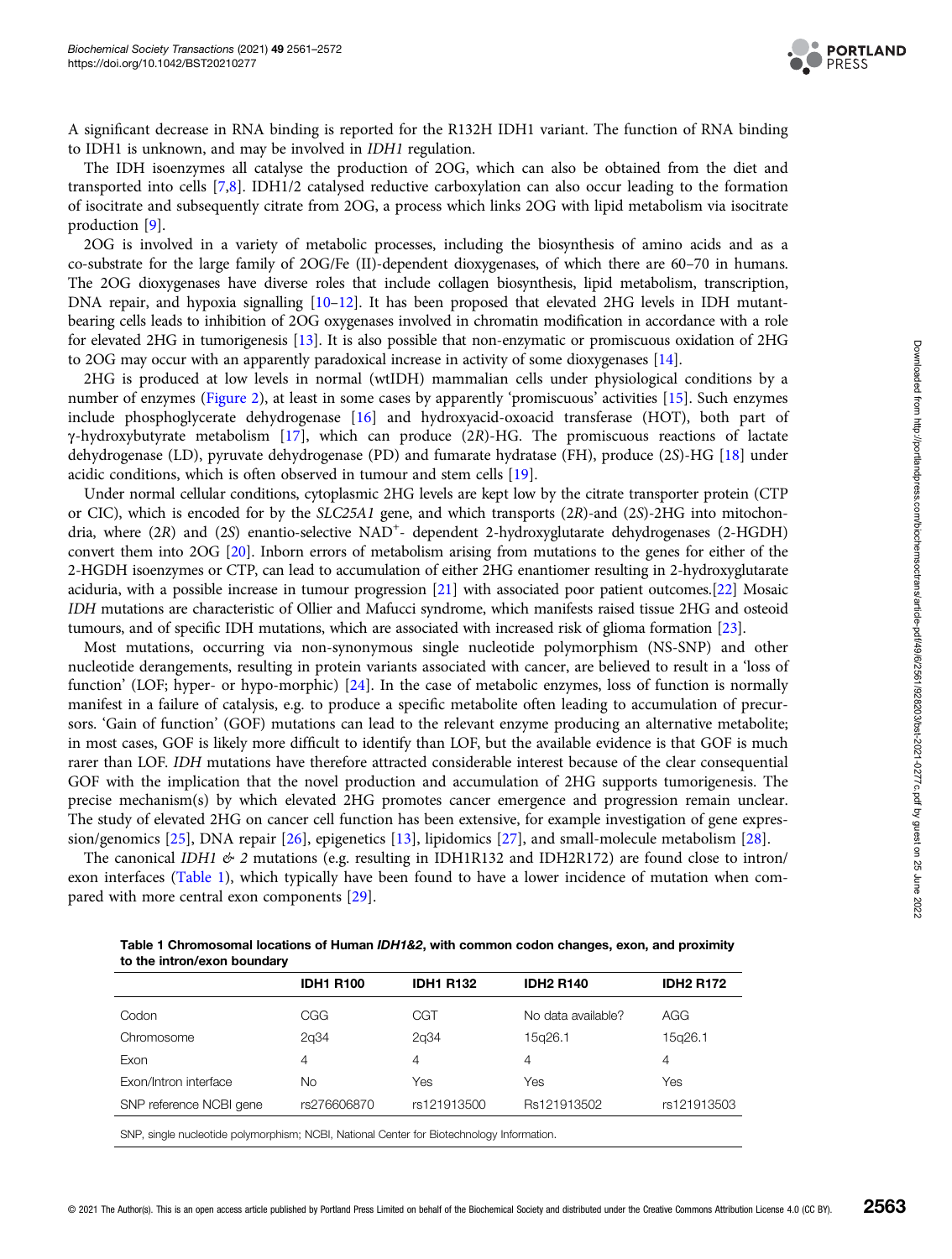

|                                                      | <b>IDH1 R132 (CGT)</b> |                                            | <b>IDH2 R172 (AGG)</b>   |                                   | <b>IDH2 R140 (CGG)</b>   |                      |             |
|------------------------------------------------------|------------------------|--------------------------------------------|--------------------------|-----------------------------------|--------------------------|----------------------|-------------|
| Cancer type                                          | Common                 | Rare                                       | Common                   | Rare                              | <b>Common Rare</b>       |                      | Reference   |
| Glioma                                               | CAT(H)                 | TGT(C), AGT(S), GGT<br>(G), CIT(L), GIT(V) | $\overline{\phantom{a}}$ | AAG(K), GGG(G),<br>ATG(M), TGG(W) | $\overline{\phantom{a}}$ | TGG(W)               | $[3,30-33]$ |
| Chondrosarcoma                                       | TGT(C)                 | GGT(G), CAT(H), CTT<br>$(L)$ , AGT $(S)$   | S                        | AAG(K), GGG(G)                    | $\overline{\phantom{a}}$ | CAG(Q)<br>TGG(W)     | $[34 - 46]$ |
| Acute myeloid leukaemia                              | CAT(H), TGT<br>(C)     | AGT(S)                                     |                          |                                   | (CAG)Q                   | K, TGG(W),<br>CTG(L) | $[37 - 41]$ |
| Intrahepatic cholangiocarcinoma                      | С                      | AGT(S), CTT(L), GGT<br>(G)                 | AAG(K), TGG<br>(W)       | GGG(G), ATG(M),<br>$AAT(N)^*$     | $\overline{\phantom{a}}$ |                      | [42, 43]    |
| Angioimmunoblastic T-cell<br>lymphoma                |                        |                                            | AAG(K),                  | $GGG(G) TAT(T)^*$                 | $\overline{\phantom{0}}$ | GGG(G)               | $[44]$      |
| Sinonasal undifferentiated<br>carcinoma              |                        |                                            | $AGT(S)^*$               | $TAT(T)^*$ , $ATG(M)$<br>GGG(G),  |                          |                      | [45, 46]    |
| Solid papillary carcinoma with<br>reverse polarity P |                        |                                            | GGG(G) AGT(S)<br>TAT(T)  |                                   |                          |                      | [47, 48]    |
| Encoded amino acid residues are in parentheses.      |                        |                                            |                          |                                   |                          |                      |             |

Table 2 Common and rare codons with nucleotide substitutions corresponding to residues R132 (IDH1), R172 (IDH2), and R140 (IDH2)

Chromosomal translocation of a gene is the most common genome abnormality associated with cancer and can alter expression levels and function [\[85\]](#page-10-0). Oligodendroglioma, a primary brain tumour, is commonly associated with IDH (1 more commonly than 2) and 1p/19q codeletion. Cancer related chromosomal translocations/deletions involving Chromosome region 2q34 (location of IDH1) and Chromosome region 15q26.1 (location of IDH2) are relatively rare. Chromosome deletions, associated with Myelodysplasia, are reported for IDH2 Chr 15q26.1 [\[86](#page-10-0)], but none have been reported for IDH1 Chr 2q34. IDH1 or 2 deletion would be expected to be associated with loss of IDH function causing perturbed metabolism, due to a reduction in cellular 2OG and/or NADPH, with a possible decrease in the efficiency of DNA damage repair and consequently increased risk of cancer.

### Clinical incidence of IDH1, IDH2 and IDH3 variants

The distribution of IDH mutations in human pathology varies with the tissue of origin (Table 2). Low grade glioma has a higher incidence of IDH 1 compared with IDH2 mutations, of which the IDH R132H mutation dominates (R132H (CAT) 92.7%, R132C (TGT) 3.6%, R132S (AGT) 1.8%, R132G (GGT) 0.9%, R132L (CTT) 0.9%, R132V (GTT) 0.5%) [[30](#page-8-0)]. Anaplastic R132H glioma typically present at a younger age; a trend that is not significant in rarer R132H glioma cell types. In glioma, non-canonical (i.e. not IDH1 R132H or IDH2 R170C) IDH1 variants have different clinical characteristics and tend to arise in different locations in the brain compared with the canonical variants [\[31](#page-8-0)]. There appears to be an even distribution of IDH1&2 mutations at low levels (less than 10%) in human cancers apart from high levels (80%) of IDH1 mutations in human low grade glioma. IDH2 mutations are more common in Acute myeloid and B-cell acute lymphoblastic leukaemia (20– 33%), and cartilaginous bone tumours such as giant cell tumour of bone/osteoclastoma (80%) and osteosarcoma (28%). Within breast cancer (IDH1 mutation at 0.2%) the exception is the solid papillary carcinoma with reverse polarity (IDH2 >77%) [\(Table 3](#page-4-0)). In AML, IDH2 mutations are more common than those of IDH1 ([Table 3\)](#page-4-0) [\[38](#page-8-0)]. Interestingly, in AML, IDH2 mutations and 2OG oxygenase Ten/Eleven Translocation enzyme (TET2) mutations (usually LOF) appear to be mutually exclusive, but the reasons for this are unknown [[41](#page-8-0)]. Intrahepatic cholangiosarcoma have a high incidence of IDH1 mutations as do chondrosarcomas [\[42](#page-8-0)], with giant cell tumour/osteoclastoma dominated by IDH2 mutations [\[68\]](#page-9-0). IDH mutations are generally rare in some common cancers (breast, prostate and gastric), apart from some rare sub-types such as Breast Solid Papillary carcinoma with reverse polarity, where 77% of cases have IDH2 mutations [[47](#page-8-0)].

### IDH wild-type and variant enzyme kinetics

wtIDH1 kinetics have been studied for some time, with more recent analysis on recombinant wtIDH and its variants [[87,88\]](#page-10-0). wtIDH2 and wtIDH3 have been relatively little studied from a kinetic perspective, at least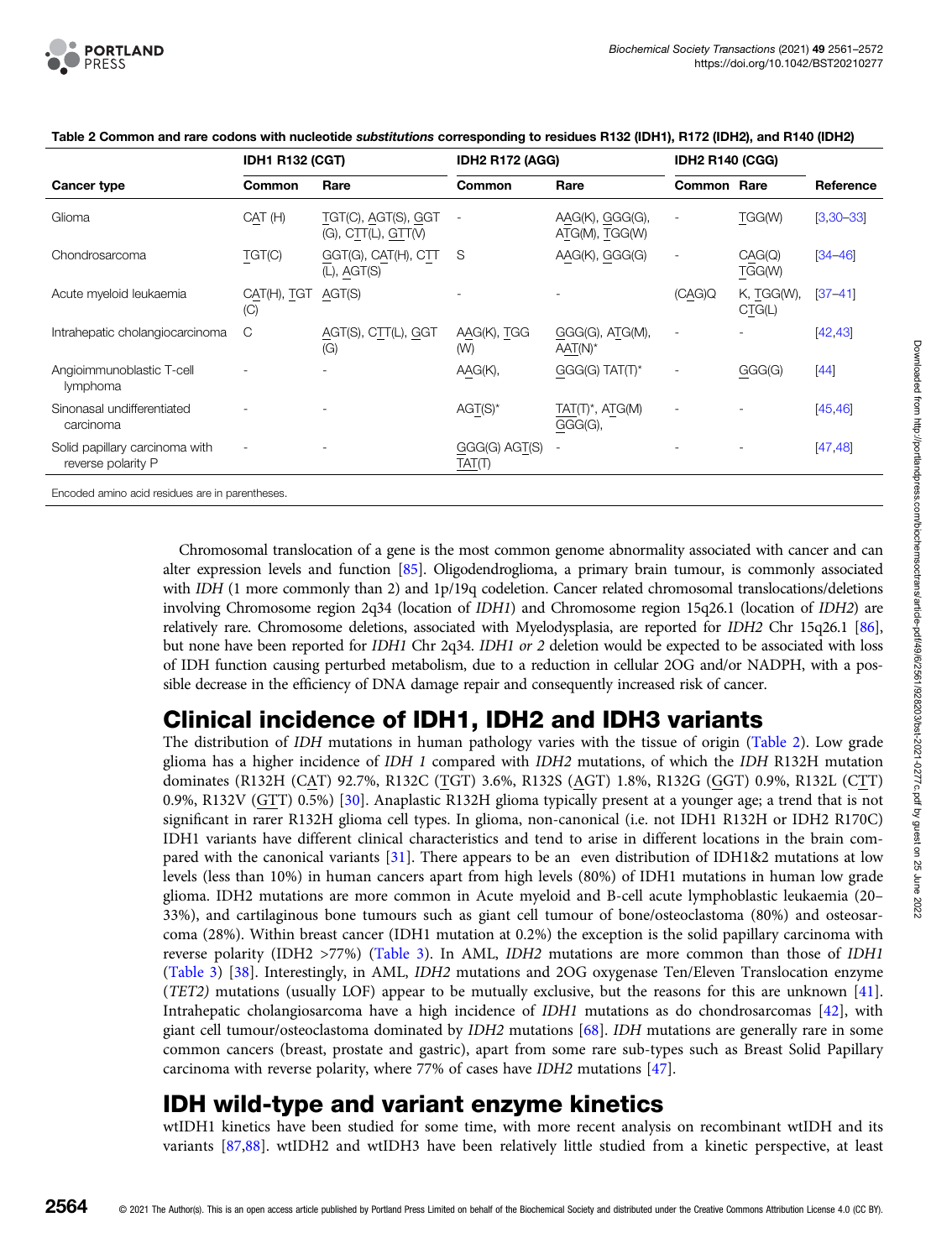

<span id="page-4-0"></span>

| Table 3 Reported occurrence frequency (%) of the canonical IDH1 and IDH2 variants in cancers and benign tumours | Part 1 of 2 |
|-----------------------------------------------------------------------------------------------------------------|-------------|
|-----------------------------------------------------------------------------------------------------------------|-------------|

|                                                                                 | Reported occurrence (%)  |                          |                              |                            |
|---------------------------------------------------------------------------------|--------------------------|--------------------------|------------------------------|----------------------------|
| <b>Cancer type</b>                                                              | mtIDH1 (R132)            | mtIDH2 (R172<br>or R140) | Non-canonical<br>mtIDH1 or 2 | <b>Source</b>              |
| Central nervous system neoplasm                                                 |                          |                          |                              |                            |
| Low grade glioma (grade II-III)                                                 | >70                      | 5                        | $0.3 - 2.3$                  | $[30 - 33]$                |
| Secondary GBM (grade IV)                                                        | $55 - 88$                | 3.4                      |                              | $[49]$                     |
| Primary GBM (grade IV)                                                          | $5 - 14$                 | 0.5                      |                              | [50]                       |
| Myeloid and lymphoid neoplasms                                                  |                          |                          |                              |                            |
| Acute myeloid leukaemia                                                         | $6 - 13$                 | $8 - 20$                 | 0.6                          | $[37-41, 51, 52, 122-124]$ |
| B-cell acute lymphoblastic leukaemia                                            | 1.7                      |                          |                              | $[53]$                     |
| Angioimmunoblastic T-cell lymphoma                                              |                          | $20 - 33$                |                              | $[44]$                     |
| Peripheral T-cell lymphoma                                                      |                          | $<$ 5                    |                              | [54]                       |
| Myelodysplastic syndrome                                                        | $\leq$ 4                 | $\leq$ 4                 |                              | [52]                       |
| Myeloproliferative neoplasm - chronic- or<br>fibrotic-phase                     | $<$ 3                    | < 1.5                    |                              | $[55]$                     |
| Myeloproliferative neoplasm - blast-phase                                       | $5 - 12$                 | $2 - 9$                  |                              | $[56]$                     |
| Paediatric acute myeloid and lymphoblastic<br>leukaemia                         | < 1.5                    | < 2.5                    |                              | [57, 58]                   |
| Bile duct neoplasms                                                             |                          |                          |                              |                            |
| Intrahepatic cholangiocarcinoma                                                 | $6.5 - 32$               | $1 - 9$                  | 0.3                          | $[42, 43, 59 - 62]$        |
| Extrahepatic cholangiocarcinoma/Clear cell<br>extrahepatic cholangiocarcinoma   | $0 - 10$                 | $\leq 4$                 |                              | [63]                       |
| Cartilage and bone neoplasms                                                    |                          |                          |                              |                            |
| Chondrosarcoma                                                                  | $12 - 54$                | $5 - 16$                 |                              | $[36, 64 - 67]$            |
| Giant-cell tumour of the bone/Osteoclastoma                                     |                          | 80                       | 25                           | [68]                       |
| Osteosarcoma                                                                    |                          | 28                       |                              | [69]                       |
| <b>ESFT</b>                                                                     | 3.3                      | 3.3                      |                              | $[70]$                     |
| Ollier disease and Mafucci syndrome related neoplasms                           |                          |                          |                              |                            |
| Ollier and Mafucci related enchondroma and<br>chondrosarcomas                   | >80                      | 3                        |                              | [71, 72]                   |
| Mafucci syndrome related haemangioma                                            | 1 reported case          |                          |                              | $[72]$                     |
| Mafucci syndrome related spindle cell<br>haemangioma                            | 70                       |                          |                              | $[71]$                     |
| Other neoplasms                                                                 |                          |                          |                              |                            |
| Breast cancer (other)                                                           | 0.2                      |                          |                              | $[73]$                     |
| Solid papillary carcinoma with reverse polarity -<br>rare breast cancer subtype | $\sim$                   | >77                      |                              | [38, 47]                   |
| Gastric adenocarcinoma                                                          | 2.7                      |                          |                              | $[74]$                     |
| Irritable bowel syndrome-associated intestinal<br>adenocarcinoma                | 13                       |                          |                              | $[75]$                     |
| Melanoma metastasis                                                             | 1.3                      |                          |                              | $[76]$                     |
| Non-small cell lung cancer                                                      | 0.6                      | 0.4                      |                              | $[77]$                     |
| Paraganglioma                                                                   | 1.5                      |                          |                              | $[78]$                     |
| Prostate cancer                                                                 | $0.3 - 2.7$              |                          |                              | [67, 79]                   |
| Sinonasal undifferentiated carcinoma                                            | $\overline{\phantom{a}}$ | $35 - 80$                |                              | [80]                       |

**Continued**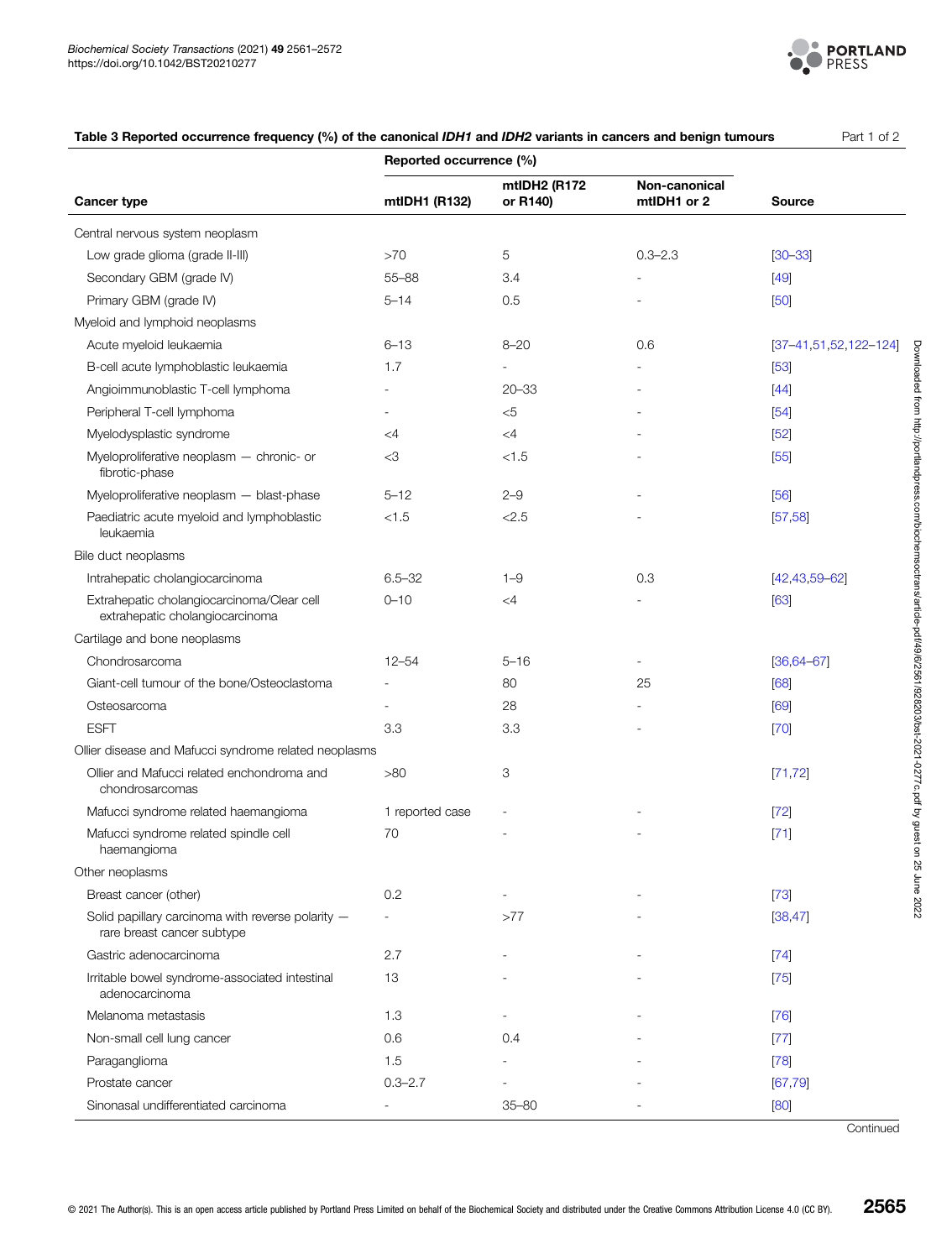

|                          | Reported occurrence (%)  |                          |                              |               |
|--------------------------|--------------------------|--------------------------|------------------------------|---------------|
| Cancer type              | mtIDH1 (R132)            | mtIDH2 (R172<br>or R140) | Non-canonical<br>mtIDH1 or 2 | <b>Source</b> |
| Spindle cell haemangioma | 28                       | 7.1                      | 3.6                          | [71, 81]      |
| Thyroid cancer           | $\overline{\phantom{a}}$ |                          | $8 - 16$                     | [82, 83]      |
| Wilms tumour             | ۰.                       |                          | 10                           | [84]          |

Table 3 Reported occurrence frequency (%) of the canonical IDH1 and IDH2 variants in cancers and benign tumours Part 2 of 2

using isolated recombinant enzymes. Some (at least) of the clinical IDH1 variants, including R132H, catalyse isocitrate oxidation, though like the variant catalysed reduction in 2OG to 2HG, this is a much lower rate than wtIDH1, as judged by  $k_{cat}/K_M$  values [[19](#page-7-0)]. R132H IDH1 has a high 2OG  $K_M$  of >500  $\mu$ M and the  $k_{cat}/K_M$  of R132H IDH1 for 2OG reduction is >1000 times lower than that of wtIDH1 for isocitrate oxidation. However, this is only slightly higher than that for R132H IDH1 catalysed isocitrate oxidation. The forward reaction of wtIDH1 requires Mg<sup>2+</sup> (Mn<sup>2+</sup> also works, but is less likely to be biologically relevant) and is inhibited by Ca<sup>2+</sup> [[87](#page-10-0)]. Evidence from in vivo studies suggests that there is sufficient free  $Mg^{2+}/Mg^{2+}$  homeostasis to enable effi-cient wtIDH catalysis [\[89,90\]](#page-10-0) and levels of free  $Ca^{2+}$  in cells are kept low and presumably are at insufficient levels to cause IDH1/2 inhibition, though localised effects cannot be ruled out [[91](#page-10-0)]. wtIDH1 (and likely variant) enzyme kinetics are complicated. wtIDH1, like all studied clinically relevant variants, is predominantly dimeric in solution; its conformation interconverts between open and closed forms with its turnover number decreasing at high enzyme concentrations [[87,88](#page-10-0)]. At least in purified recombinant form, human wtIDH1 co-purifies with two molecules of NADPH; however, its catalytically active dimeric form is reported to have half-site reactivity [[87,88\]](#page-10-0). Binding of  $Mg^{2+}$  and isocitrate to its active site promotes release of one molecule of NADPH to provide a dimer with a single bound molecule of NADPH [\[88\]](#page-10-0).

The forward wtIDH1 reaction, i.e. of isocitrate to 2OG and  $CO<sub>2</sub>$ , is usually studied at neutral pH, with the reverse reductive decarboxylation reaction being preferred at acidic pH  $[19]$  $[19]$  $[19]$ . The  $k_{\text{cat}}$  for wtIDH catalysed isocitrate oxidation increases from  $20.0 \pm 0.4 \text{ s}^{-1}$  to  $38.3 \pm 0.9 \text{ s}^{-1}$  as the pH increases from pH 6.2 to pH 8 with maximal efficiency about pH 7.5,  $(1.4 \pm 0.1) \times 10^3$  mM<sup>-1</sup> s<sup>-1</sup> [\[92\]](#page-10-0). These observations suggest that cellular pH may influence wtIDH/IDH variant catalysis.

Modulation of the ionisation state of Asp273 is proposed to be involved in the pH-mediated regulation of wtIDH; substitutions of Asp273 reduce catalytic efficiency and cause loss of pH regulatory effects [[92](#page-10-0)]. The intracellular pH (pHi) has been measured as  $7.01 \pm 0.2$  in normal brain in vivo by <sup>31</sup>P Magnetic resonance spectroscopy (MRS) but is more basic ( pHi 7.18) in glioma [[32](#page-8-0)[,93\]](#page-10-0). Combined, these observations suggest that, at least in human glioma with respect to pHi, the forward reaction of wtIDH1 is likely preferred over the reverse reaction.

### Inhibition of 2HG-producing IDH1/2 variants in cancer

As reviewed elsewhere, medicinal chemistry efforts focused on IDH1/2 variants have produced inhibitors that have been approved for clinical use or which are currently in development [[94](#page-10-0)]. Interestingly, despite substantial structural variations and (in many cases) their selectivity for R132H (and/or other variants) over wtIDH1, most reported potent R132H IDH1 inhibitors, e.g. BAY-1436032 [[95\]](#page-10-0), GSK321 [\[96\]](#page-10-0) IDH305 [\[97\]](#page-10-0), and ML309 [[98](#page-10-0)] (IC<sub>50</sub> all <100 nM) do not appear to bind in the same active site location as do isocitrate /Mg<sup>2+</sup>, which is where most clinically relevant IDH1/2 substitutions occur (as evidenced by crystallographic analyses) [[99](#page-10-0)]. Instead, although kinetic analyses with the inhibitors can manifest apparent substrate/ $Mg^{2+}$  competition, they bind at the dimer interface, i.e. they are allosteric inhibitors [[96](#page-10-0)]. The observations of allosteric inhibition may in part reflect as yet unidentified allosteric mechanisms of IDH1/2 regulation in vivo. Further detailed studies on molecular aspects of the mechanisms of inhibition and IDH catalysis may aid in the development of improved IDH targeted therapies.

The development of IDH1/2 variant inhibitors has been driven by the hypothesis that reducing levels of the 'oncometabolite' 2HG may reduce tumour progression, halt malignant transformation, and/or improve patient survival. Several clinical trials have been performed and others are underway [\[100](#page-10-0)–[111](#page-11-0)]. Treatment with firstgeneration IDH variant inhibitors results in a reduction in tissue 2HG levels [[112\]](#page-11-0). However, it has been noted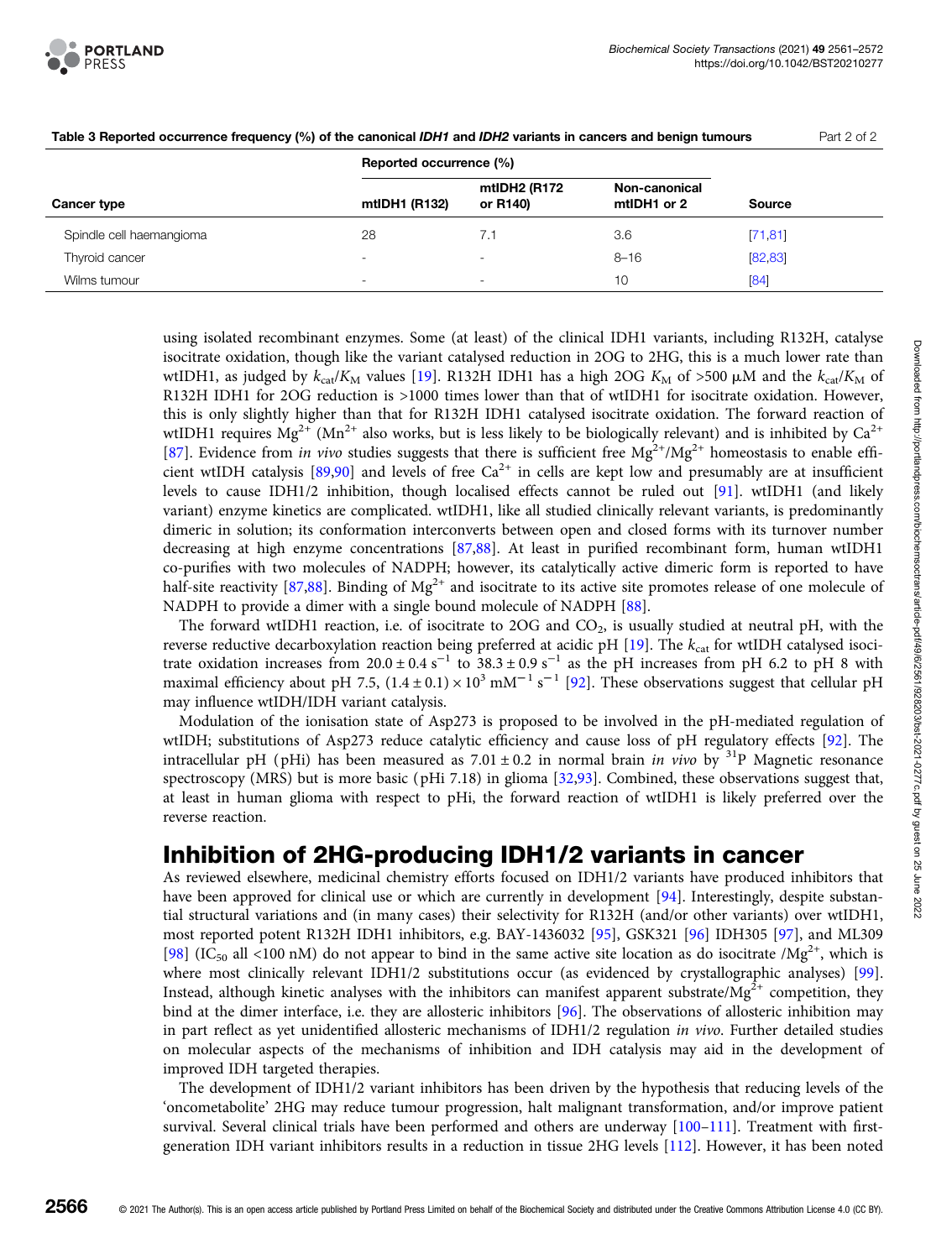

that inhibitor treatment did not slow tumour growth in some cases, e.g. in the case of some glioma and chondrosarcoma model cell lines [[113\]](#page-11-0)

The use of IDH variant inhibitors in therapy-resistant AML has shown improved survival [[114](#page-11-0)], but has revealed variable impacts on plasma 2HG concentrations [\[115\]](#page-11-0). The successful reduction in plasma 2HG levels has been associated with 'differentiation syndrome' whereby immature macrophages mature and differentiate, releasing inflammatory compounds and producing a septic shock-type clinical outcome [\[116](#page-11-0)].

Inhibitor resistant IDH 'double' mutations have been reported in association with inhibitor treatment, with consequent re-emergence of high 2HG plasma levels [[117](#page-11-0)]. IDH2 double or secondary mutations were reported to have either: (i) been present before inhibitor therapy, but present only in a small population and hence were not detected, or (ii) developed during treatment in trans to the canonical IDH1 R140Q gene resulting in double R140Q/Q316E and/or R140Q/I319M variants. [\[117](#page-11-0)]. Cell culture studies in murine Ba/F3 haemopoietic cells indicate that the 'secondary' mutations do not alter the efficiency of 2HG production, but interfere with allosteric inhibitor binding [\[117](#page-11-0)]. Isoform switching, whereby the mutation sequence switches from one IDH isoform to another (e.g. IDH1 to IDH2) has been observed after an initial response to a specific IDH inhibitor [\[118](#page-11-0)]. Thus, treatment with Ivosidenib, which is selective for inhibition of IDH1 variants, can result in selection for an IDH2 mutation with consequent production of 2HG, the IDH2 variant responds to treatment with the IDH2 variantselective inhibitor Enasidenib [\[119](#page-11-0)]. IDH variant drug resistance is also known to be caused by mutations in genes other than those which encode the IDHs, such as for receptor tyrosine kinase (RTK) for example [[114\]](#page-11-0).

### **Perspectives**

- IDH mutations are rare gain-of-function mutations that cause accumulation of high levels of intra- and extra-cellular 2-hydroxyglutarate, now considered an 'oncometabolite'. Robust and selective inhibition of IDH1/2 variants, resulting in reduced 2HG levels, has been demonstrated and is being explored as a new avenue in cancer therapy.
- Although there are proposed mechanisms for how 2HG acts as an 'oncometabolite', e.g. inhibition of chromatin modifying 2OG oxygenases by 2HG, further work is required to define and validate the proposed molecular links between IDH mutations and the processes of tumorigenesis leading to cancer and progression. Exploring the potential pro-oncogenic roles of IDH1/2 variant-induced metabolic changes beyond elevated 2HG is of significant interest. The development of a molecular understanding of how changes in metabolism promotes cancer should help in the clinical deployment of IDH variant inhibitors, which have shown clear efficacy in reducing 2HG levels, but which have not always led to patient benefit.
- To circumvent the problems of emerging resistance due to doubly substituted IDH variants, the development of new generation IDH variant inhibitors, that inhibit not only the range of canonical IDH1/2 variants with a single substitution but which also inhibit the double variants, is of interest [[120](#page-11-0)]. The discovery of the gain-of-function IDH1/2 variants raises therapeutic possibilities outside of IDH variant inhibition, e.g. the apparently important role of glutamine in IDH mutant tumours provides the potential for other therapeutic approaches, such as inhibition of glutaminase in combination with radiotherapy of astrocytoma as well as the possibility of combination therapies [[121](#page-11-0)].

#### Competing Interests

The authors declare that there are no competing interests associated with the manuscript.

#### Open Access

Open access for this article was enabled by the participation of University of Oxford in an all-inclusive Read & Publish pilot with Portland Press and the Biochemical Society under a transformative agreement with JISC.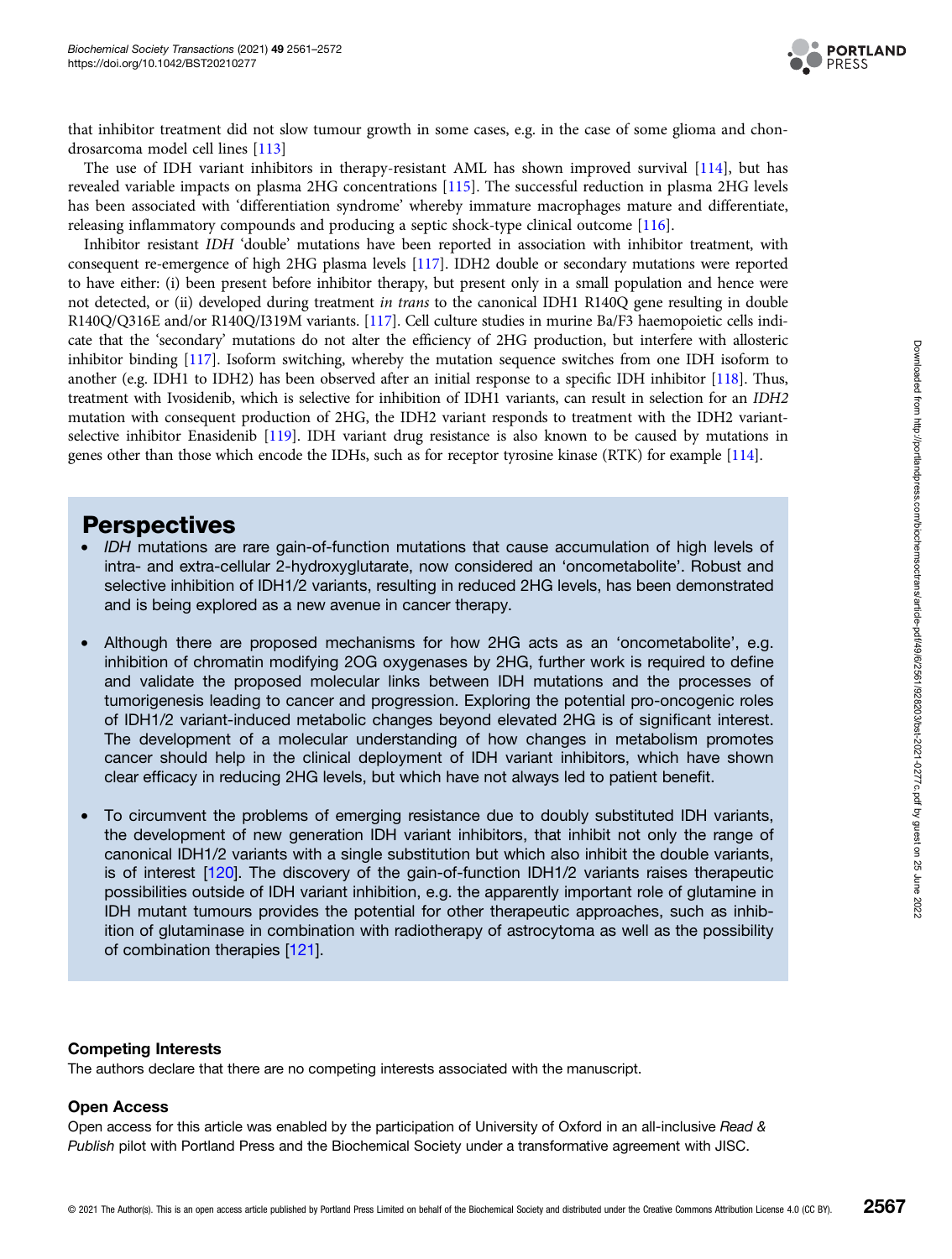<span id="page-7-0"></span>

### Author Contributions

T.C.H. and J.M. conceived the focus of the review. T.C.H. researched the literature and wrote the manuscript with input from C.J.S. and J.M. C.J.S. and J.M. contributed sub-sections and all authors revised and edited the manuscript.

#### Acknowledgements

We thank Ingvild Hvinden from the McCullagh Group for her help with figures. C.J.S. thanks the Wellcome Trust and Cancer Research UK for funding. This research was funded in whole, or in part, by the Wellcome Trust [grant no. 106244/Z/14/Z]. For the purpose of open access, the authors have applied a CC BY public copyright license to any Author Accepted Manuscript version arising from this submission.

#### Abbreviations

AML, acute myeloid leukaemia; CTP, citrate transporter protein; GBM, glioblastoma; GOF, gain of function; HOT, hydroxyacid-oxoacid transferase; IDH, isocitrate dehydrogenase; LOF, loss of function; SNP, single nucleotide polymorphism; TCA, tricarboxylic acid.

### References

- 1 Warburg, O. (1956) On the origin of cancer cells. Science 123, 309–314 <https://doi.org/10.1126/science.123.3191.309>
- 2 Sjoblom, T., Jones, S., Wood, L.D., Parsons, D.W., Lin, J., Barber, T.D. et al. (2006) The consensus coding sequences of human breast and colorectal cancers. Science 314, 268–274 <https://doi.org/10.1126/science.1133427>
- 3 Parsons, D.W., Jones, S., Zhang, X., Lin, J.C.H., Leary, R.J., Angenendt, P. et al. (2008) An integrated genomic analysis of human glioblastoma multiforme. Science 321, 1807–1812 <https://doi.org/10.1126/science.1164382>
- 4 Dang, L., White, D.W., Gross, S., Bennett, B.D., Bittinger, M.A., Driggers, E.M. et al. (2009) Cancer-associated IDH1 mutations produce 2-hydroxyglutarate. Nature 462, 739–746 <https://doi.org/10.1038/nature08617>
- 5 Leonardi, R., Subramanian, C., Jackowski, S. and Rock, C.O. (2012) Cancer-associated isocitrate dehydrogenase mutations inactivate NADPH-dependent reductive carboxylation. J. Biol. Chem. 287, 14615–14620 <https://doi.org/10.1074/jbc.C112.353946>
- 6 Liu, L., Li, T., Song, G., He, Q., Yin, Y., Lu, J.Y. et al. (2019) Insight into novel RNA-binding activities via large-scale analysis of IncRNA-bound proteome and IDH1-bound transcriptome. Nucleic Acids Res. 47, 2244–2262 <https://doi.org/10.1093/nar/gkz032>
- 7 Hou, Y., Wang, L., Ding, B., Liu, Y., Zhu, H., Liu, J. et al. (2011) Alpha-Ketoglutarate and intestinal function. Front. Biosci. 16, 1186-1196 [https://doi.](https://doi.org/10.2741/3783) [org/10.2741/3783](https://doi.org/10.2741/3783)
- 8 He, L., Xu, Z., Yao, K., Wu, G., Yin, Y., Nyachoti, C.M. et al. (2015) The physiological basis and nutritional function of alpha-ketoglutarate. Curr. Protein Peptide Sci. 16, 576–581 <https://doi.org/10.2174/1389203716666150630140157>
- 9 Bueno, M.J., Jimenez-Renard, V., Samino, S., Capellades, J., Junza, A., López-Rodríguez, M.L. et al. (2019)) Essentiality of fatty acid synthase in the 2D to anchorage-independent growth transition in transforming cells. Nat. Commun. 10, 5011 <https://doi.org/10.1038/s41467-019-13028->
- 10 Loenarz, C. and Schofield, C.J. (2008) Expanding chemical biology of 2-oxoglutarate oxygenases. Nat. Chem. Biol. 4, 152–156 [https://doi.org/10.1038/](https://doi.org/10.1038/nchembio0308-152) [nchembio0308-152](https://doi.org/10.1038/nchembio0308-152)
- 11 Iyer, L.M., Tahiliani, M., Rao, A. and Aravind, L. (2009) Prediction of novel families of enzymes involved in oxidative and other complex modifications of bases in nucleic acids. Cell Cycle 8, 1698–1710 <https://doi.org/10.4161/cc.8.11.8580>
- 12 Xu, W., Yang, H., Liu, Y., Yang, Y., Wang, P., Kim, S.H. et al. (2011) Oncometabolite 2-hydroxyglutarate is a competitive inhibitor of α-ketoglutarate-dependent dioxygenases. Cancer Cell 19, 17–30 <https://doi.org/10.1016/j.ccr.2010.12.014>
- 13 Chowdhury, R., Yeoh, K.K., Tian, Y.M., Hillringhaus, L., Bagg, E.A., Rose, N.R. et al. (2011) The oncometabolite 2-hydroxyglutarate inhibits histone lysine demethylases. EMBO Rep. 12, 463–469 <https://doi.org/10.1038/embor.2011.43>
- 14 Tarhonskaya, H., Rydzik, A.M., Leung, I.K., Loik, N.D., Chan, M.C., Kawamura, A. et al. (2014) Non-enzymatic chemistry enables 2-hydroxyglutarate-mediated activation of 2-oxoglutarate oxygenases. Nat. Commun. 5, 3423 <https://doi.org/10.1038/ncomms4423>
- 15 Ye, D., Guan, K.L. and Xiong, Y. (2018) Metabolism, activity, and targeting of D-and L-2-hydroxyglutarate. Trends Cancer 4, 151–165 [https://doi.org/](https://doi.org/10.1016/j.trecan.2017.12.005) [10.1016/j.trecan.2017.12.005](https://doi.org/10.1016/j.trecan.2017.12.005)
- 16 Fan, J., Teng, X., Mattaini, K.R., Looper, R.E. and Vander Heiden, H.G. (2015) Human phosphoglycerate dehydrogenase produces the oncometablite D-2-hydroglutarate. ACS Chem. Biol. 10, 510–516 <https://doi.org/10.1021/cb500683c>
- 17 Struys, E.A., Verhoeven, N.M., Ten Brink, H.J., Wickenhagen, W., Gibson, K.M. and Jakobs, C. (2005) Kinetic characterization of human hydroxy-oxoacid transhydrogenase: relevance to D-2-hydroxyglutarate and gamma-hydroxy butyric acidurias. J. Inherit. Metab. Dis. 28, 921-930 [https://doi.org/10.](https://doi.org/10.1007/s10545-005-0114-x) [1007/s10545-005-0114-x](https://doi.org/10.1007/s10545-005-0114-x)
- 18 Intlekofer, A.M., Dematteo, R.G., Venneti, S., Finley, L.W., Lu, C., Judkins, A.R. et al. (2015) Hypoxia induces production of L-2-hydroxyglutarate. Cell Metab. 22, 304–311 <https://doi.org/10.1016/j.cmet.2015.06.023>
- 19 Nadtochiy, S.M., Schafer, X., Fu, D., Nehrke, K., Munger, J. and Brookes, P.S. (2016) Acidic pH is a metabolic switch for 2-Hydroxyglutarate generation and signaling. J. Biol. Chem. 291, 20188–20197 <https://doi.org/10.1074/jbc.M116.738799>
- 20 Nota, B., Struys, E.A., Pop, A., Jansen, E.E., Fernandez Ojeda, M.R., Kanhai, W.A. et al. (2013) Deficiency in SLC25A1, encoding the mitochondrial citrate carrier, causes combined D-2- and L-2-hydroxyglutaric aciduria. Am. J. Hum. Genet. 92, 627–631 <https://doi.org/10.1016/j.ajhg.2013.03.009>
- 21 Moroni, I., Bugiani, M., D'Incerti, L., Maccagnano, C., Rimoldi, M., Bissola, L. et al. (2004) L-2-hydroxyglutaric aciduria and brain malignant tumors: a predisposing condition? Neurology 62, 1882–1884 <https://doi.org/10.1212/01.wnl.0000125335.21381.87>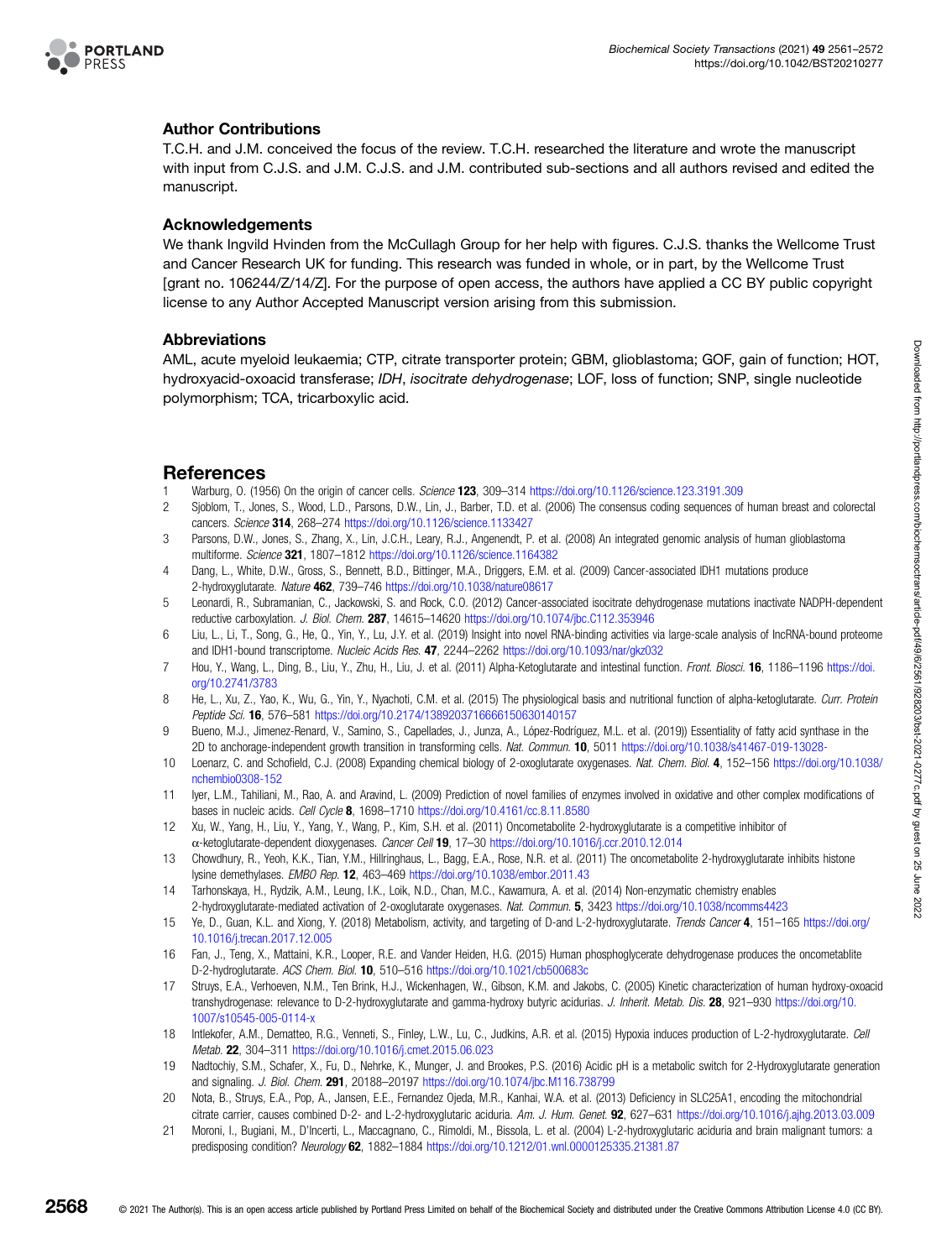

- <span id="page-8-0"></span>22 Jiang, L., Boufersaoui, A., Yang, C., Ko, B., Rakheja, D., Guevara, G. et al. (2017) Quantitative metabolic flux analysis reveals an unconventional pathway of fatty acid synthesis in cancer cells deficient for the mitochondrial citrate transport protein. Metab. Eng. 43, 198-207 [https://doi.org/10.](https://doi.org/10.1016/j.ymben.2016.11.004) [1016/j.ymben.2016.11.004](https://doi.org/10.1016/j.ymben.2016.11.004)
- 23 Bonnet, C., Thomas, L., Psimaras, D., Bielle, F., Vauléon, E., Loiseau, H. et al. (2016) Characteristics of gliomas in patients with somatic IDH mosaicism. Acta Neuropathol. Commun. 4, 31 <https://doi.org/10.1186/s40478-016-0302-y>
- 24 Garraway, L.A. and Lander, E.S. (2013) Lessons from the cancer genome. Cell 153, 17–37 <https://doi.org/10.1016/j.cell.2013.03.002>
- 25 Flavahan, W.A., Drier, Y., Liau, B.B., Gillespie, S.M., Venteicher, A.S., Stemmer-Rachamimov, A. et al. (2016) Insulator dysfunction and oncogene activation in IDH mutant gliomas. Nature 529, 110–114 <https://doi.org/10.1038/nature16490>
- 26 Sulkowski, P.L., Oeck, S., Dow, J., Economos, N.G., Mirfakhraie, L., Liu, Y. et al. (2020) Oncometabolites suppress DNA repair by disrupting local chromatin signalling. Nature 582, 586–591 <https://doi.org/10.1038/s41586-020-2363-0>
- 27 Stuani, L., Riols, F., Millard, P., Sabatier, M., Batut, A., Saland, E. et al. (2018) Stable isotope labeling highlights enhanced fatty acid and lipid metabolism in human acute myeloid leukemia. Int. J. Mol. Sci. 19, 3325 <https://doi.org/10.3390/ijms19113325>
- 28 Reitman, Z.J., Jin, G., Karoly, E.D., Spasojevic, I., Yang, J., Kinzler, K.W. et al. (2011) Profiling the effects of isocitrate dehydrogenase 1 and 2 mutations on the cellular metabolome. Proc. Natl Acad. Sci. U.S.A. 108, 3270–3275 <https://doi.org/10.1073/pnas.1019393108>
- 29 Majewski, J. and Ott, J. (2002) Distribution and characterisation of regulatory elements in the human genome. Genome Res. 12, 1827–1836 <https://doi.org/10.1101/gr.606402>
- 30 Balss, J., Meyer, J., Mueller, W., Korshunov, A., Hartmann, C. and von Deimling, A. (2008) Analysis of the IDH1 codon 132 mutation in brain tumors. Acta Neuropathol. 116, 597–602 <https://doi.org/10.1007/s00401-008-0455-2>
- 31 Hartmann, C., Meyer, J., Balss, J., Capper, D., Mueller, W., Christians, A. et al. (2009) Type and frequency of IDH1 and IDH2 mutations are related to astrocytic and oligodendroglial differentiation and age: a study of 1,010 diffuse gliomas. Acta Neuropathol. 118, 469–474 [https://doi.org/10.1007/](https://doi.org/10.1007/s00401-009-0561-9) [s00401-009-0561-9](https://doi.org/10.1007/s00401-009-0561-9)
- 32 Ichimura, K., Pearson, D.M., Kocialkowski, S., Bäcklund, L.M., Chan, R., Jones, D.T. et al. (2009) IDH1 mutations are present in the majority of common adult gliomas but rare in primary glioblastomas. Neuro Oncol. 11, 341-347 <https://doi.org/10.1215/15228517-2009-025>
- 33 Watanabe, T., Nobusawa, S., Kleihues, P. and Ohgaki, H. (2009) IDH1 mutations are early events in the development of astrocytomas and oligodendrogliomas. Am. J. Pathol. 174, 1149–1153 <https://doi.org/10.2353/ajpath.2009.080958>
- 34 Amary, M.F., Bacsi, K., Maggiani, F., Damato, S., Halai, D., Berisha, F. et al. (2011) IDH1 and IDH2 mutations are frequent events in central chondrosarcoma and central and periosteal chondromas but not in other mesenchymal tumours. J. Pathol. 224, 334–343 [https://doi.org/10.1002/path.](https://doi.org/10.1002/path.2913) [2913](https://doi.org/10.1002/path.2913)
- 35 Arai, M., Nobusawa, S., Ikota, S. and Nakazato, Y. (2012) Frequent IDH1/2 mutations in intracranial chondrosarcoma: a possible diagnostic clue for its differentiation from chordoma. Brain Tumor Pathol. 29, 201-206 <https://doi.org/10.1007/s10014-012-0085-1>
- 36 Lugowska, I., Teterycz, P., Mikula, M., Kulecka, M., Kluska, A., Balabas, A. et al. (2018) IDH1/2 mutations predict shorter survival in chondrosarcoma. J. Cancer 9, 998–1005 <https://doi.org/10.7150/jca.22915>
- 37 Mardis, E.R., Ding, L., Dooling, D.J., Larson, D.E., McLellan, M.D., Chen, K. et al. (2009) Recurring mutations found by sequencing an acute myeloid leukemia genome. N. Engl. J. Med. 361, 1058-1066 <https://doi.org/10.1056/NEJMoa0903840>
- 38 Abbas, S., Lugthart, S., Kavelaars, F.G., Schelen, A., Koenders, J.E., Zeilemaker, A. et al. (2010) Acquired mutations in the genes encoding IDH1 and IDH2 both are recurrent aberrations in acute myeloid leukemia: prevalence and prognostic value. Blood 116, 2122 [https://doi.org/10.1182/blood-2009-](https://doi.org/10.1182/blood-2009-11-250878) [11-250878](https://doi.org/10.1182/blood-2009-11-250878)
- 39 Marcucci, G., Maharry, K., Wu, Y.Z., Radmacher, M.D., Mrózek, K., Margeson, D. et al. (2010) IDH1 and IDH2 gene mutations identify novel molecular subsets within de novo cytogenetically normal acute myeloid leukemia: a cancer and leukemia group B study. J. Clin. Oncol. 28, 2348–2355 <https://doi.org/10.1200/JCO.2009.27.3730>
- 40 Schnittger, S., Haferlach, C., Ulke, M., Aplerman, T., Kern, W. and Haferlach, T. (2010) IDH1 mutations are detected in 6.6% of 1414 AML patients and are associated with intermediate risk karyotype and unfavorable prognosis in adults younger than 60 years and unmutated NPM1 status. Blood 116, 5486 <https://doi.org/10.1182/blood-2010-02-267955>
- 41 Wagner, K., Damm, F., Gohring, G., Gorlich, K., Heuser, M., Schafer, I. et al. (2010) Impact of IDH1 R132 mutations and an IDH1 single nucleotide polymorphism in cytogenetically normal acute myeloid leukemia: SNP rs11554137 is an adverse prognostic factor. J. Clin. Oncol. 28, 2356–2364 <https://doi.org/10.1200/JCO.2009.27.6899>
- 42 Kipp, B.R., Voss, J.S., Kerr, S.E., Barr Fritcher, E.G. Graham, R.P., Zhang, L. et al. (2012) Isocitrate dehydrogenase 1 and 2 mutations in cholangiocarcinoma. Hum. Pathol. 43, 1552–1558 <https://doi.org/10.1016/j.humpath.2011.12.007>
- 43 Wang, P., Dong, Q., Zhang, C., Kuan, P.F., Liu, Y., Jeck, W.R. et al. (2013) Mutations in isocitrate dehydrogenase 1 and 2 occur frequently in intrahepatic cholangiocarcinomas and share hypermethylation targets with glioblastomas. Oncogene 32, 3091-3100 [https://doi.org/10.1038/onc.2012.](https://doi.org/10.1038/onc.2012.315) [315](https://doi.org/10.1038/onc.2012.315)
- 44 Cairns, R.A., Iqbal, J., Lemonnier, F., Kucuk, C., de Leval, L., Jais, J.P. et al. (2012) IDH2 mutations are frequent in angioimmunoblastic T-cell lymphoma. Blood 119, 1901–1903 <https://doi.org/10.1182/blood-2011-11-391748>
- 45 Dogan, S., Chute, D.J., Xu, B., Ptashkin, R.N., Chandramohan, R., Casanova-Murphy, J. et al. (2017) Frequent IDH2 R172 mutations in undifferentiated and poorly-differentiated sinonasal carcinomas. J. Pathol. 242, 400–408 <https://doi.org/10.1002/path.4915>
- 46 Jo, V.Y., Chau, N.G., Hornick, J.L., Hrane, J.F. and Sholl, L.M. (2017) Recurrent IDH2 R172X mutations in sinonasal undifferentiated carcinoma. Mod. Pathol. 30, 650 <https://doi.org/10.1038/modpathol.2016.239>
- 47 Chiang, S., Weigelt, B., Wen, H.C., Pareja, F., Raghavendra, A., Martelotto, L.G. et al. (2016) IDH2 mutations define a unique subtype of breast cancer with altered nuclear polarity. Cancer Res. 76, 7118-7129 <https://doi.org/10.1158/0008-5472.CAN-16-0298>
- 48 Lozada, J.R., Basili, T., Pareja, F., Alemar, B., Paula, A., Gularte-Merida, R. et al. (2018) Solid papillary breast carcinomas resembling the tall cell variant of papillary thyroid neoplasms (solid papillary carcinomas with reverse polarity) harbour recurrent mutations affecting IDH2 and PIK3CA: a validation cohort. Histopathology 73, 339-344 <https://doi.org/10.1111/his.13522>
- 49 Poetsch, L., Bronnimann, C., Loiseau, H., Frénel, J.S., Siegfried, A., Seizeur, R. et al. (2021) Characteristics of IDH-mutant gliomas with non-canonical IDH mutation. J. Neurooncol. 151, 279–286 <https://doi.org/10.1007/s11060-020-03662-x>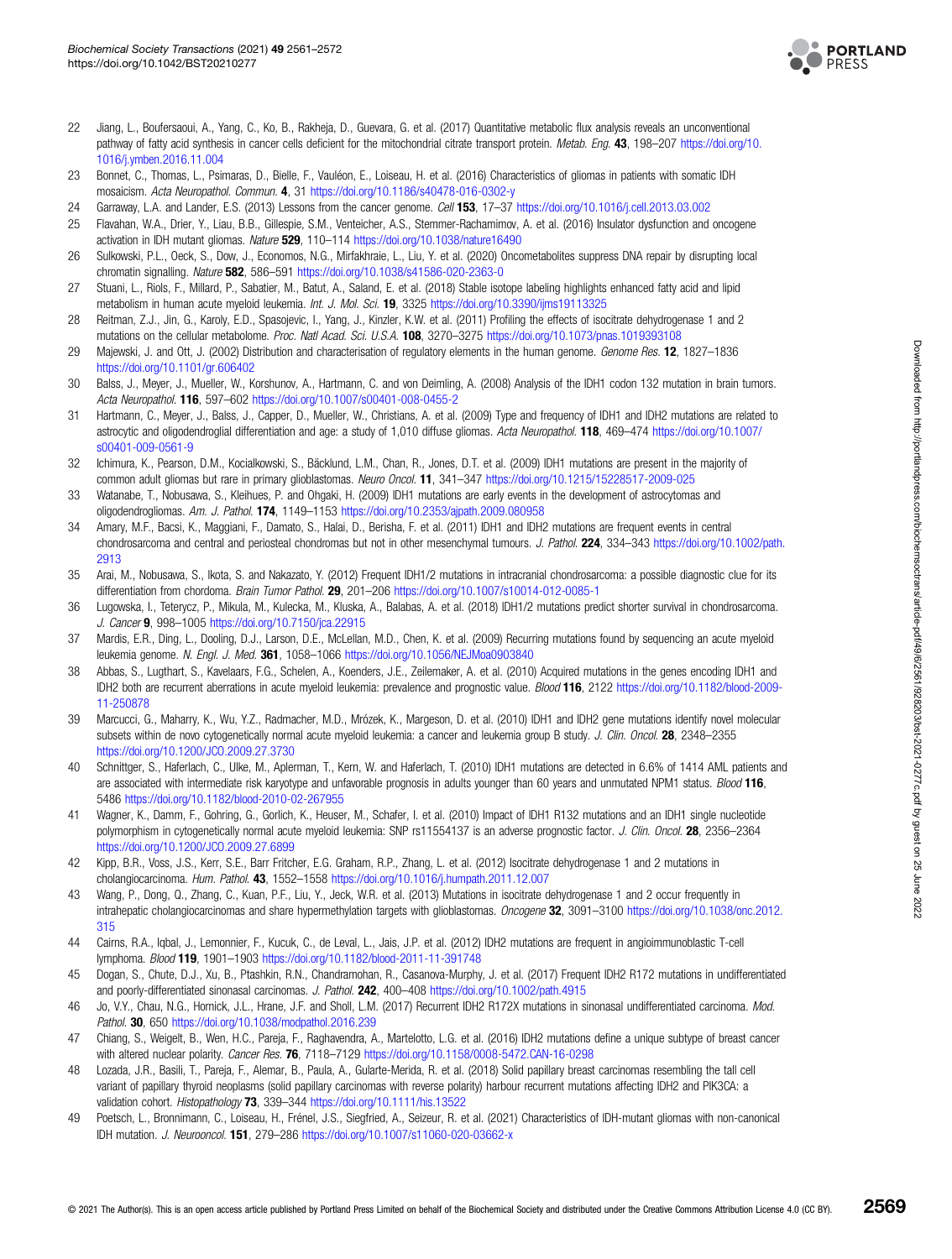<span id="page-9-0"></span>

- 50 Kang, M.R., Kim, M.S., Oh, J.E., Kim, Y.R., Song, S.Y., Seo, S.I. et al. (2009) Mutational analysis of IDH1 codon 132 in glioblastomas and other common cancers. Int. J. Cancer 125, 353–355 <https://doi.org/10.1002/ijc.24379>
- 51 Duchmann, M., Micol, J.B., Duployez, N., Raffoux, E., Thomas, X., Marolleau, J.P. et al. (2021) Prognostic significance of concurrent gene mutations in intensively treated patients with IDH-mutated AML: an ALFA study. Blood 137, 2827–2837 <https://doi.org/10.1182/blood.2020010165>
- 52 Thol, F., Weissinger, E.M., Krauter, J., Wagner, K., Damm, F., Wichmann, M. et al. (2010) IDH1 mutations in patients with myelodysplastic syndromes are associated with an unfavorable prognosis. Haematologica 95, 1668-1674 <https://doi.org/10.3324/haematol.2010.025494>
- 53 Rahul, E., Goel, H., Chopra, A., Ranjan, A., Gupta, A.K., Meena, J.P. et al. (2021) An updated account on molecular heterogeneity of acute leukemia. Am. J. Blood Res. **11**, 22-43 PMID[:33796387](http://www.ncbi.nlm.nih.gov/pubmed/33796387)
- 54 Wang, C., McKeithan, T.W., Gong, Q., Zhang, W., Bouska, A., Rosenwald, A. et al. (2015) IDH2R172 mutations define a unique subgroup of patients with angioimmunoblastic T-cell lymphoma. Blood 126, 1741-1752 <https://doi.org/10.1182/blood-2015-05-644591>
- 55 Pardanani, A., Lasho, T.L., Finke, C.M., Mai, M., McClure, R.F. and Tefferi, A. (2010) IDH1 and IDH2 mutation analysis in chronic- and blast-phase myeloproliferative neoplasms. Leukemia 24, 1146 <https://doi.org/10.1038/leu.2010.77>
- 56 Tefferi, A., Lasho, T.L., Abdel-Wahab, O., Guglielmelli, P., Patel, J., Caramazza, D. et al. (2010) IDH1 and IDH2 mutation studies in 1473 patients with chronic-, fibrotic- or blast-phase essential thrombocythemia, polycythemia vera or myelofibrosis. Leukemia 24, 1302-1309 [https://doi.org/10.1038/leu.](https://doi.org/10.1038/leu.2010.113) [2010.113](https://doi.org/10.1038/leu.2010.113)
- 57 Oki, K., Takita, J., Hiwatari, M., Nishimura, R., Sanada, M., Okubo, J., et al. (2011) IDH1 and IDH2 mutations are rare in pediatric myeloid malignancies. Leukemia 25, 382 <https://doi.org/10.1038/leu.2010.307>
- 58 Andersson, A.K., Miller, D.W., Lynch, J.A., Lemoff, A.S., Cai, Z., Pounds, S.B. et al. (2011) IDH1 and IDH2 mutations in pediatric acute leukemia. Leukemia 25, 1570–1577 <https://doi.org/10.1038/leu.2011.133>
- 59 Borger, D.R., Tanabe, K.K., Fan, K.C., Lopez, H.U., Fantin, V.R., Straley, K.S. et al. (2012) Frequent mutation of isocitrate dehydrogenase (IDH)1 and IDH2 in cholangiocarcinoma identified through broad-based tumor genotyping. Oncologist 17, 72-79 <https://doi.org/10.1634/theoncologist.2011-0386>
- 60 Jiao, Y., Pawlik, T.M., Anders, R.A., Selaru, F.M., Streppel, M.M., Lucas, D.J. et al. (2013) Exome sequencing identifies frequent inactivating mutations in BAP1, ARID1A and PBRM1 in intrahepatic cholangiocarcinomas. Nat. Genet. 45, 1470-1473 <https://doi.org/10.1038/ng.2813>
- 61 Ross, J.S., Wang, K., Gay, L., Al-Rohil, R., Rand, J.V., Jones, D.M. et al. (2014) New routes to targeted therapy of intrahepatic cholangiocarcinomas revealed by next-generation sequencing. Oncologist 19, 235–242 <https://doi.org/10.1634/theoncologist.2013-0352>
- 62 Farshidfar, F., Zheng, S., Gingras, M.C., Newton, Y., Shih, J., Robertson, A.G. et al. (2017) Integrative genomic analysis of cholangiocarcinoma identifies distinct IDH-mutant molecular profiles. Cell Rep. 18, 2780–2794 <https://doi.org/10.1016/j.celrep.2017.02.033>
- 63 Ally, A., Balasundaram, M., Carlsen, R., Chuah, R., Clarke, A., Dhalla, N. et al. (2017) Comprehensive and integrative genomic characterization of hepatocellular carcinoma. Cell 169, 1327–1341.E23 <https://doi.org/10.1016/j.cell.2017.05.046>
- 64 Lu, C., Venneti, S., Akalin, A., Fang, F., Ward, P.S., Dematteo, R.G. et al. (2013) Induction of sarcomas by mutant IDH2. Genes Dev. 27, 1986–1998 <https://doi.org/10.1101/gad.226753.113>
- 65 Jin, Y., Elalaf, H., Watanabe, M., Tamaki, S., Hineno, S., Matsunaga, K. et al. (2015) Mutant IDH1 dysregulates the differentiation of mesenchymal stem cells in association with gene-specific histone modifications to cartilage- and bone-related genes. PLoS ONE 10, e0131998 [https://doi.org/10.1371/](https://doi.org/10.1371/journal.pone.0131998) [journal.pone.0131998](https://doi.org/10.1371/journal.pone.0131998)
- 66 Tallegas, M., Miquelestorena-Standley, E., Labit-Bouvier, C., Badoual, C., Francois, A., Gomez-Brouchet, A. et al. (2019) IDH mutation status in a series of 88 head and neck chondrosarcomas: different profile between tumors of the skull base and tumors involving the facial skeleton and the laryngotracheal tract. Hum. Pathol. 84, 183–191 <https://doi.org/10.1016/j.humpath.2018.09.015>
- 67 Zhu, G.G., Nafa, K., Agaram, N., Zehir, A., Benayed, R., Sadowska, J. et al. (2020) Genomic profiling identifies association of IDH1/IDH2 mutation with longer relapse-free and metastasis-free survival in high-grade chondrosarcoma. Clin. Cancer Res. 26, 419-427 [https://doi.org/10.1158/1078-0432.](https://doi.org/10.1158/1078-0432.CCR-18-4212) [CCR-18-4212](https://doi.org/10.1158/1078-0432.CCR-18-4212)
- 68 Kato Kaneko, M., Liu, X., Oki, H., Ogasawara, S., Nakamura, T., Saidoh, N. et al. (2014) Isocitrate dehydrogenase mutation is frequently observed in giant cell tumor of bone. Cancer Sci. 105, 744-748 <https://doi.org/10.1111/cas.12413>
- 69 Liu, X., Kato, Y., Kaneko, M.K., Sugawara, M., Ogasawara, S., Tsujimoto, Y. et al. (2013) Isocitrate dehydrogenase 2 mutation is a frequent event in osteosarcoma detected by a multi-specific monoclonal antibody msMab-1. Cancer Med. 2, 803–814 <https://doi.org/10.1002/cam4.149>
- 70 Na, K.Y., Noh, B.J., Sung, J.Y., Kim, Y.W., Santini Araujo, E. and Park, Y.K. (2015) IDH mutation analysis in Ewing sarcoma family tumors. J. Pathol. Transl. Med. 49, 257–261 <https://doi.org/10.4132/jptm.2015.04.14>
- 71 Pansuriya, T.C., van Eijk, R., d'Adamo, P., van Ruler, M.A., Kuijjer, M.L., Oosting, J. et al. (2011) Somatic mosaic IDH1 and IDH2 mutations are associated with enchondroma and spindle cell hemangioma in Ollier disease and Maffucci syndrome. Nat. Genet. 43, 1256–1261 [https://doi.org/10.](https://doi.org/10.1038/ng.1004) [1038/ng.1004](https://doi.org/10.1038/ng.1004)
- 72 Amary, M.F., Damato, S., Halai, D., Eskandarpour, M., Berisha, F., Bonar, F. et al. (2011) Ollier disease and Maffucci syndrome are caused by somatic mosaic mutations of IDH1 and IDH2. Nat. Genet. 43, 1262 <https://doi.org/10.1038/ng.994>
- 73 Fathi, A.T., Sadrzadeh, H., Comander, A.H., Higgins, M.J., Bardia, A., Perry, A. et al. (2014) Isocitrate dehydrogenase 1 (IDH1) mutation in breast adenocarcinoma is associated with elevated levels of serum and urine 2-hydroxyglutarate. Oncologist 19, 602–607 [https://doi.org/10.1634/](https://doi.org/10.1634/theoncologist.2013-0417) [theoncologist.2013-0417](https://doi.org/10.1634/theoncologist.2013-0417)
- 74 Li-Chang, H.H., Kasaian, K., Ng, Y., Lum, A., Kong, E., Lim, H. et al. (2015) Retrospective review using targeted deep sequencing reveals mutational differences between gastroesophageal junction and gastric carcinomas. BMC Cancer 15, 32 <https://doi.org/10.1186/s12885-015-1021-7>
- 75 Hartman, D.J., Binon, D., Regueiro, M., Schraut, W., Bahary, N., Sun, W. et al. (2014) Isocitrate dehydrogenase-1 is mutated in inflammatory bowel disease-associated intestinal adenocarcinoma with low-grade tubuloglandular histology but not in sporadic intestinal adenocarcinoma. Am. J. Surg. Pathol. 38, 1147-1156 <https://doi.org/10.1097/PAS.0000000000000239>
- 76 Lopez, G.Y., Reitman, Z.J., Solomon, D., Waldman, T., Bigner, D.D., McLendon, R.E. et al. (2010) IDH1(R132) mutation identified in one human melanoma metastasis, but not correlated with metastases to the brain. Biochem. Biophys. Res. Commun. 398, 585–587 [https://doi.org/10.1016/j.bbrc.](https://doi.org/10.1016/j.bbrc.2010.06.125) [2010.06.125](https://doi.org/10.1016/j.bbrc.2010.06.125)
- 77 Toth, L.N., de Abreu, F.B. and Tafe, L.J. (2018) Non–small cell lung cancers with isocitrate dehydrogenase 1 or 2 (IDH1/2) mutations. Hum. Pathol. 78, 138–143 <https://doi.org/10.1016/j.humpath.2018.04.014>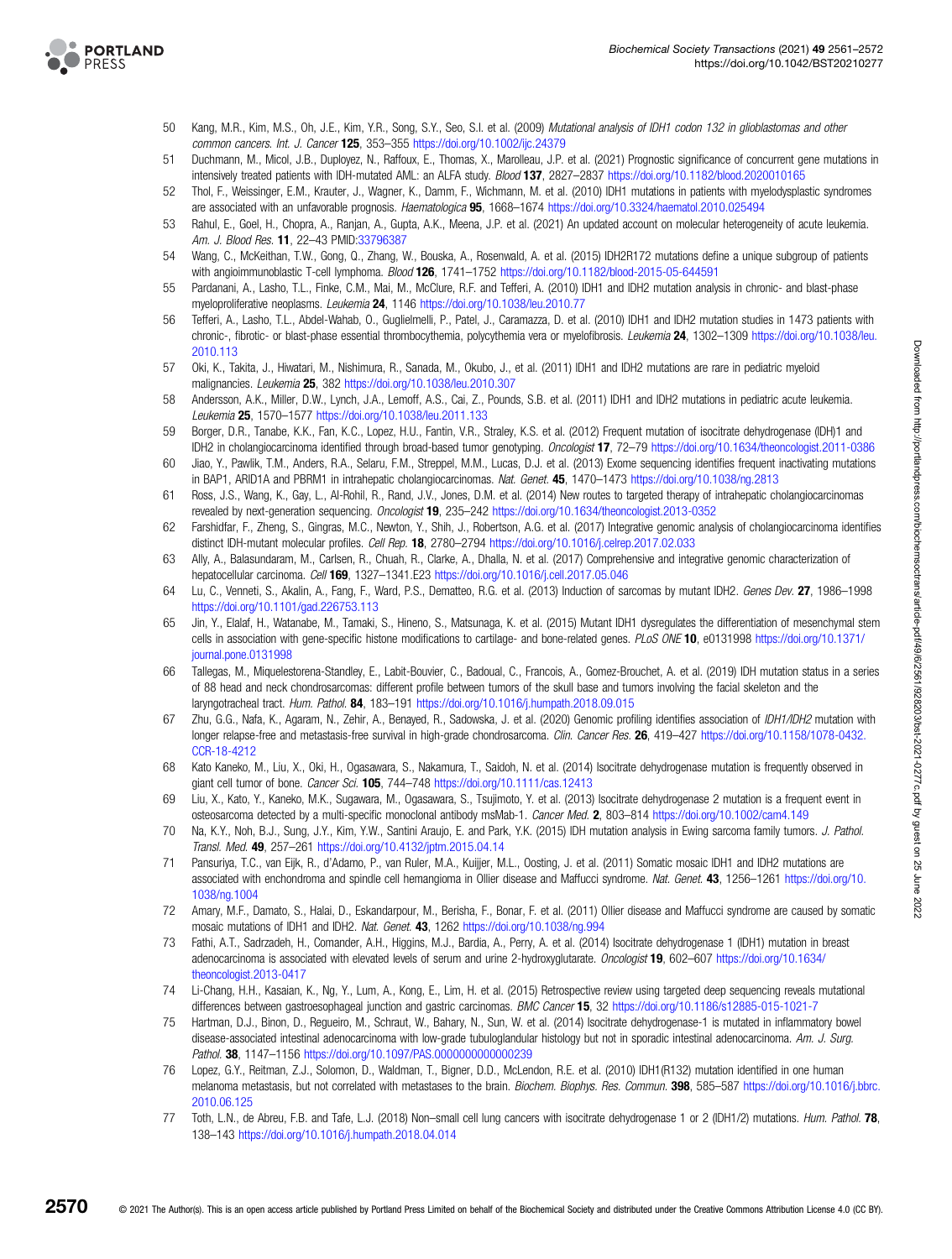

- <span id="page-10-0"></span>78 Gaal, J., Burnichon, N., Korpershoek, E., Ronceilin, I., Bertherat, J., Plouin, P.F. et al. (2010) Isocitrate dehydrogenase mutations are rare in pheochromocytomas and paragangliomas. J. Clin. Endocrinol. Metab. 95, 1274–1278 <https://doi.org/10.1210/jc.2009-2170>
- 79 Hinsch, A., Brolund, M., Hube-Magg, C., Kluth, M., Somin, R., Moller-Koop, C. et al. (2018) Immunohistochemically detected IDH1R132H mutation is rare and mostly heterogeneous in prostate cancer. World J. Urol. 36, 877-882 <https://doi.org/10.1007/s00345-018-2225-7>
- 80 Riobello, C., Lopez-Hernandez, A., Cabai, V., Garcia-Marin, R., Suarez-Fernandez, L., Suarez-Fernandes, P. et al. (2020) IDH2 mutation analysis in undifferentiated and poorly differentiated sinonasal carcinomas for diagnosis and clinical management. Am. J. Surg. Pathol. 44, 396-405 [https://doi.](https://doi.org/10.1097/PAS.0000000000001420) [org/10.1097/PAS.0000000000001420](https://doi.org/10.1097/PAS.0000000000001420)
- 81 Kurek, K.C., Pansuriya, T.C., van Ruler, M.A.J.H., van den Akker, B., Luks, V.L., Verbeke, S.L.J. et al. (2013) R132c IDH1 mutations Are found in spindle cell hemangiomas and Not in other vascular tumors or malformations. Am. J. Pathol. 182, 1494–1500 [https://doi.org/10.1016/j.ajpath.2013.](https://doi.org/10.1016/j.ajpath.2013.01.012) [01.012](https://doi.org/10.1016/j.ajpath.2013.01.012)
- 82 Murugan, A.K., Bojdani, E. and Xing, M. (2010) Identification and functional characterization of isocitrate dehydrogenase 1 (IDH1) mutations in thyroid cancer. Biochem. Biophys. Res. Commun. 393, 555–559 <https://doi.org/10.1016/j.bbrc.2010.02.095>
- 83 Hemerly, J.P., Bastos, A.U. and Cerutti, J.M. (2010) Identification of several novel non-p.R132 IDH1 variants in thyroid carcinomas. Eur. J. Endocrinol. 163, 747 <https://doi.org/10.1530/EJE-10-0473>
- 84 Rakheja, D., Mitui, M., Boriack, R.L. and DeBerardinis, R.J. (2011) Isocitrate dehydrogenase 1/2 mutational analyses and 2-hydroxyglutarate measurements in wilms tumors. Pediatr. Blood Cancer 56, 379-383 <https://doi.org/10.1002/pbc.22697>
- 85 Futreal, P.A., Coin, L., Marshall, M., Down, T., Hubbard, T., Wooster, R. et al. (2004) A census of human cancer genes. Nat. Rev. Cancer 4, 177-183 <https://doi.org/10.1038/nrc1299>
- 86 McGraw, K.L., Cheng, C.H., Chen, Y.A., Hou, H.A., Nilsson, B., Genovese, G. et al. (2019) Non-del(5q) myelodysplastic syndromes-associated loci detected by SNP-array genome-wide association meta-analysis. Blood Adv. 3, 3579–3589 <https://doi.org/10.1182/bloodadvances.201900092>
- 87 Villafranca, J.J. and Colman, R.F. (1972) Role of metal ions in reactions catalyzed by pig heart triphosphopyridine nucleotide-dependent isocitrate dehydrogenase. J. Biol. Chem. 247, 215–223 [https://doi.org/10.1016/S0021-9258\(19\)45778-5](https://doi.org/10.1016/S0021-9258(19)45778-5)
- 88 Roman, J.V., Melkonian, T.R., Silvaggi, N.R. and Moran, G.R. (2019) Transient-state analysis of human isocitrate dehydrogenase I: accounting for the interconversion of active and non-active conformational states. Biochemistry 58, 5366-5380 <https://doi.org/10.1021/acs.biochem.9b00518>
- 89 Taylor, J.S., Vigneron, D.B., Murphy-Boesch, J., Nelson, S.J., Kessler, H.B., Coia, L. et al. (1991) Free magnesium levels in normal human brain and brain tumors: 31P chemical-shift imaging measurements at 1.5T. Proc. Natl Acad. Sci. U.S.A. 88, 6810–6814 [https://doi.org/10.1073/pnas.88.15.](https://doi.org/10.1073/pnas.88.15.6810) [6810](https://doi.org/10.1073/pnas.88.15.6810)
- 90 Romani, A.M.P. (2011) Cellular magnesium homeostasis. Arch. Biochem. Biophys. 512, 1-23 <https://doi.org/10.1016/j.abb.2011.05.010>
- 91 Ducret, T., Boudina, S., Sorin, B., Vacher, A.M., Gourdou, I., Liguoro, D. et al. (2002) Effects of prolactin on intracellular calcium concentration and cell proliferation in human glioma cells. Glia 38, 200-214 <https://doi.org/10.1002/glia.10056>
- 92 Luna, L.A., Lesecq, Z., White, K.A., Hoang, A., Scott, D.A., Zagnitko, O. et al. (2020) An acidic residue buried in the dimer interface of isocitrate dehydrogenase 1 (IDH1) helps regulate catalysis and pH sensitivity. Biochem. J. 477, 2999–3018 <https://doi.org/10.1042/BCJ20200311>
- 93 Hugg, J.W., Matson, G.B., Twieg, D.B., Maudsley, A.A., Sappey-Marinier, D. and Weiner, M.W. (1992) Phosphorus-31 MR spectroscopic imaging (MRSI) of normal and pathological human brains. Magn. Reson. Imaging 10, 227–243 [https://doi.org/10.1016/0730-725x\(92\)9048](https://doi.org/10.1016/0730-725x(92)9048)
- 94 Golub, D., Iyengar, N., Dogra, S., Wong, T., Bready, D., Tang, K. et al. (2019) Mutant isocitrate dehydrogenase inhibitors as targeted cancer therapeutics. Front. Oncol. 9, 417 <https://doi.org/10.3389/fonc.2019.00417>
- 95 Pusch, S., Krausert, S., Fischer, V., Balss, J., Ott, M., Schrimpf, D. et al. (2017) Pan-mutant IDH1 inhibitor BAY 1436032 for effective treatment of IDH1 mutant astrocytoma in vivo. Acta Neuropathol. 133, 629–644 <https://doi.org/10.1007/s00401-017-1677-y>
- 96 Okoye-Okafor, U.C., Bartholdy, B., Cartier, J., Gao, E.N., Pietrak, B., Rendina, A.R. et al. (2015) New IDH1 mutant inhibitors for treatment of acute myeloid leukemia. Nat. Chem. Biol. 11, 878–886 <https://doi.org/10.1038/nchembio.1930>
- 97 Cho, Y.S., Levell, J.R., Liu, G., Caferro, T., Sutton, J., Shafer, C.M. et al. (2017) Discovery and evaluation of clinical candidate IDH305, a brain penetrant mutant IDH1 inhibitor. ACS Med. Chem. Lett. 8, 1116-1121 <https://doi.org/10.1021/acsmedchemlett.7b00342>
- 98 Davis, M., Pragani, R., Popovici-Muller, J., Gross, S., Thorne, N., Salituro, F. et al. (2012). ML309: A potent inhibitor of R132H mutant IDH1 capable of reducing 2-hydroxyglutarate production in U87 MG glioblastoma cells. In Probe Reports From the NIH Molecular Libraries Program [Internet]. Bethesda (MD): National Center for Biotechnology Information (US); 2010. Available from:<https://www.ncbi.nlm.nih.gov/books/NBK153220/>
- 99 Xie, X., Baird, D., Bowen, K., Capka, V., Chen, J., Chenail, G. et al. (2017) Allosteric mutant IDH1 inhibitors reveal mechanisms for IDH1 mutant and isoform selectivity. Structure 25, 506–513 <https://doi.org/10.1016/j.str.2016.12.017>
- 100 A Study of FT 2102 in Participants With Advanced Solid Tumors and Gliomas With an IDH1 Mutation. [March 2021 Active; not recuiting]; Available from: <https://ClinicalTrials.gov/show/NCT03684811>
- 101 Enasidenib and Azacitidine in Treating Patients With Recurrent or Refractory Acute Myeloid Leukemia and IDH2 Gene Mutation. August 2019; recruiting]; Available from:<https://ClinicalTrials.gov/show/NCT03683433>
- 102 IDH1 Inhibition Using Ivosidenib as Maintenance Therapy for IDH1-mutant Myeloid Neoplasms Following Allogeneic Stem Cell Transplantation. [October 2020; recruiting]; Available from:<https://ClinicalTrials.gov/show/NCT03564821>
- 103 IDH2 Inhibition Using Enasidenib as Maintenance Therapy for IDH2-mutant Myeloid Neoplasms Following Allogeneic Stem Cell Transplantation. [May 2021, active, not recruiting]; Available from:<https://ClinicalTrials.gov/show/NCT03515512>
- 104 Ivosidenib and Venetoclax With or Without Azacitidine in Treating Participants With IDH1 Mutated Hematologic Malignancies. [May 2021; recruiting]; Available from:<https://ClinicalTrials.gov/show/NCT03471260>
- 105 Azacitidine and Enasidenib in Treating Patients With IDH2-Mutant Myelodysplastic Syndrome. Available from: [January 2021; recruiting] [https://](https://ClinicalTrials.gov/show/NCT03383575) [ClinicalTrials.gov/show/NCT03383575](https://ClinicalTrials.gov/show/NCT03383575)
- 106 Study of AG-120 and AG-881 in Subjects With Low Grade Glioma. [May 2021: active not recruiting]; Available from: [https://ClinicalTrials.gov/show/](https://ClinicalTrials.gov/show/NCT03343197) [NCT03343197](https://ClinicalTrials.gov/show/NCT03343197)
- 107 BAY1436032 in Patients With Mutant IDH1(mIDH1) Advanced Acute Myeloid Leukemia (AML). [May 2019: completed]; Available from: [https://](https://ClinicalTrials.gov/show/NCT03127735) [ClinicalTrials.gov/show/NCT03127735](https://ClinicalTrials.gov/show/NCT03127735)
- 108 Trial of IDH305 in IDH1 Mutant Grade II or III Glioma. [December 2017: withdrawn]; Available from:<https://ClinicalTrials.gov/show/NCT02977689>